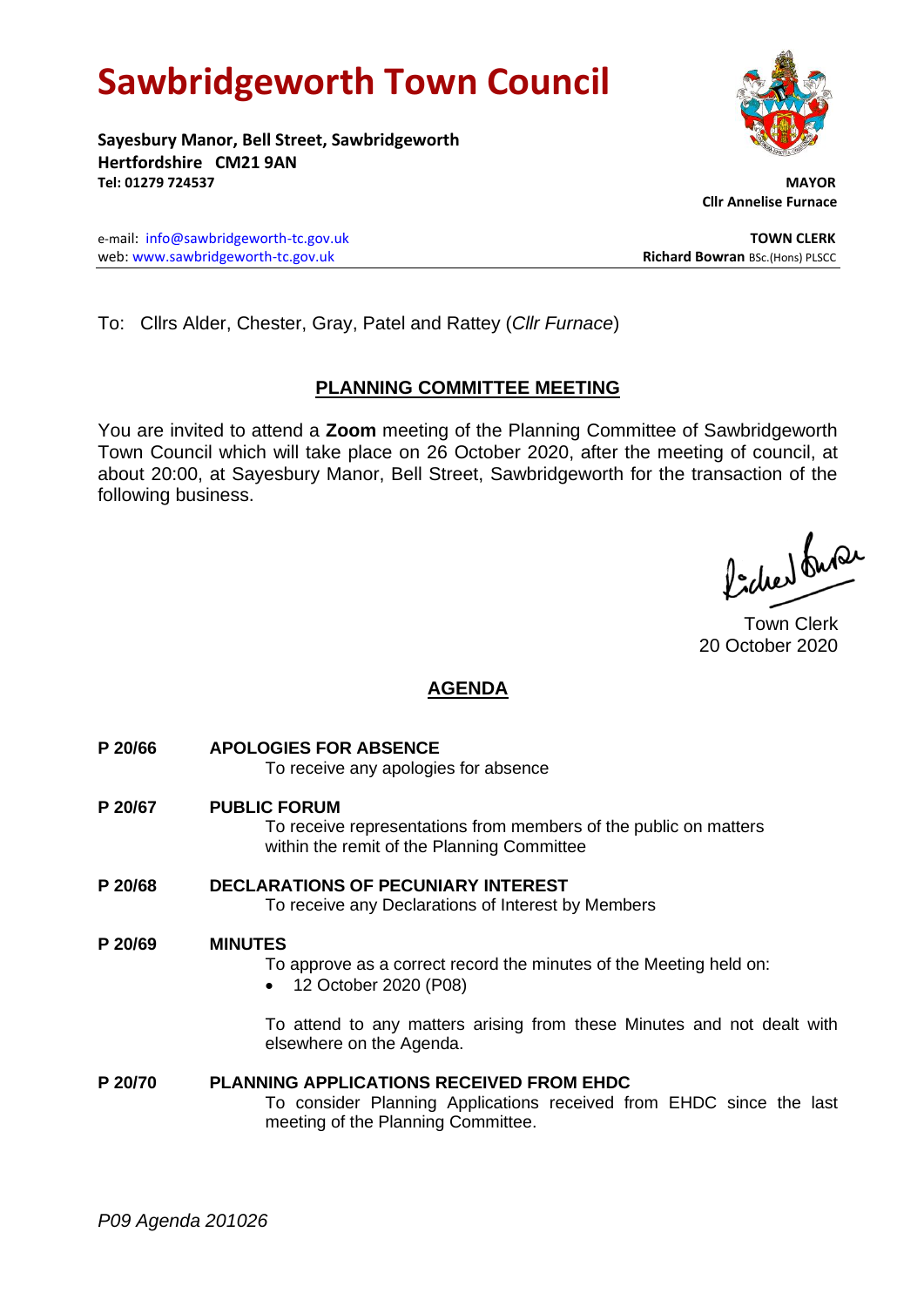## **3/20/1951/FUL 30-34 London Road, CM21 9JS**

Roof extension to [form 5, one bedroom flats including external rear staircase, roof dormers](https://publicaccess.eastherts.gov.uk/online-applications/applicationDetails.do?activeTab=documents&keyVal=QHW1SMGLIUP00)  [and bin/cycle store](https://publicaccess.eastherts.gov.uk/online-applications/applicationDetails.do?activeTab=documents&keyVal=QHW1SMGLIUP00)

**\_\_\_\_\_\_\_\_\_\_\_\_\_\_\_\_\_\_\_\_\_\_\_\_\_\_\_\_\_\_\_\_\_\_\_\_\_\_\_\_\_\_\_\_\_\_\_\_\_\_\_\_\_\_\_\_\_\_\_\_\_\_\_\_\_\_**

**Applicant:** Mr Tindall **\_\_\_\_\_\_\_\_\_\_\_\_\_\_\_\_\_\_\_\_\_\_\_\_\_\_\_\_\_\_\_\_\_\_\_\_\_\_\_\_\_\_\_\_\_\_\_\_\_\_\_\_\_\_\_\_\_\_\_\_\_\_\_\_\_\_**

## **3/20/1955/FUL Farlea, Spellbrook Lane West, CM23 4AY**

[Erection of 1, 5 bedroomed dwelling and](https://publicaccess.eastherts.gov.uk/online-applications/applicationDetails.do?activeTab=documents&keyVal=QHW1VJGLIUZ00) detached garage

**Applicant:** Mr Greg McClelland **\_\_\_\_\_\_\_\_\_\_\_\_\_\_\_\_\_\_\_\_\_\_\_\_\_\_\_\_\_\_\_\_\_\_\_\_\_\_\_\_\_\_\_\_\_\_\_\_\_\_\_\_\_\_\_\_\_\_\_\_\_\_\_\_\_\_**

**3/20/1992/FUL 1 Bullfields, CM21 9DB**

[Demolition of existing dwelling house, and erection of 3no. 1 bed flats and 3no. 2 bed flats,](https://publicaccess.eastherts.gov.uk/online-applications/applicationDetails.do?activeTab=documents&keyVal=QI6JZBGLIXN00)  [together with associated refuse and cycle storage provision, parking provision for 6](https://publicaccess.eastherts.gov.uk/online-applications/applicationDetails.do?activeTab=documents&keyVal=QI6JZBGLIXN00)  [vehicles and associated outside amenity](https://publicaccess.eastherts.gov.uk/online-applications/applicationDetails.do?activeTab=documents&keyVal=QI6JZBGLIXN00) space **Applicant:** Mr S Allan – Stallan Group

**\_\_\_\_\_\_\_\_\_\_\_\_\_\_\_\_\_\_\_\_\_\_\_\_\_\_\_\_\_\_\_\_\_\_\_\_\_\_\_\_\_\_\_\_\_\_\_\_\_\_\_\_\_\_\_\_\_\_\_\_\_\_\_\_\_\_**

## **P 20/71 LATE PLANNING APPLICATIONS**

To deal with Planning Applications received from EHDC following the Publication of this Agenda and received before 23 October 2020

**P 20/72 PLANNING DECISIONS MADE BY EHDC** To receive Planning Decisions from EHDC.

## **3/20/1229/FUL 27 Bell Street, CM21 9AR**

Change of Use from A2 (Building Society) to use as a Cafe/Retail unit together with elevational alterations **Applicant:** Mr Peter Bennett **STC Comment:** No objection. *EHDC Decision:* Application withdrawn by Applicant/Agent

**\_\_\_\_\_\_\_\_\_\_\_\_\_\_\_\_\_\_\_\_\_\_\_\_\_\_\_\_\_\_\_\_\_\_\_\_\_\_\_\_\_\_\_\_\_\_\_\_\_\_\_\_\_\_\_\_\_\_\_\_\_\_\_\_\_\_\_\_\_\_\_\_**

**\_\_\_\_\_\_\_\_\_\_\_\_\_\_\_\_\_\_\_\_\_\_\_\_\_\_\_\_\_\_\_\_\_\_\_\_\_\_\_\_\_\_\_\_\_\_\_\_\_\_\_\_\_\_\_\_\_\_\_\_\_\_\_\_\_\_\_\_\_\_\_\_**

## **3/20/1262/FUL Kecksys Farm, Cambridge Road**

The erection of a building for ten breeding kennels, to include runs and outside dog exercise area

#### **Applicant:** Mrs M Brunt

*STC Comment:* No Planning Objection... as long as correct breeding licences have been obtained prior to granting permission.

*EHDC Decision:* Refused. "The proposed development would constitute inappropriate development within the Green Belt as it would not preserve its openness and conflicts with the purposes of including land within it, encroaching into the countryside, to the detriment of the surrounding character and appearance. There would be other harm due to the loss of the openness of the Green Belt. Other considerations would not clearly outweigh the harm by reason of inappropriateness and loss of openness. Consequently, the very special circumstances required to approve inappropriate development in the Green Belt do not exist. The proposed development would be contrary to Policy GBR1 of the East Herts District Plan (2018) and Section 13 of the National Planning Policy Framework (2019)"